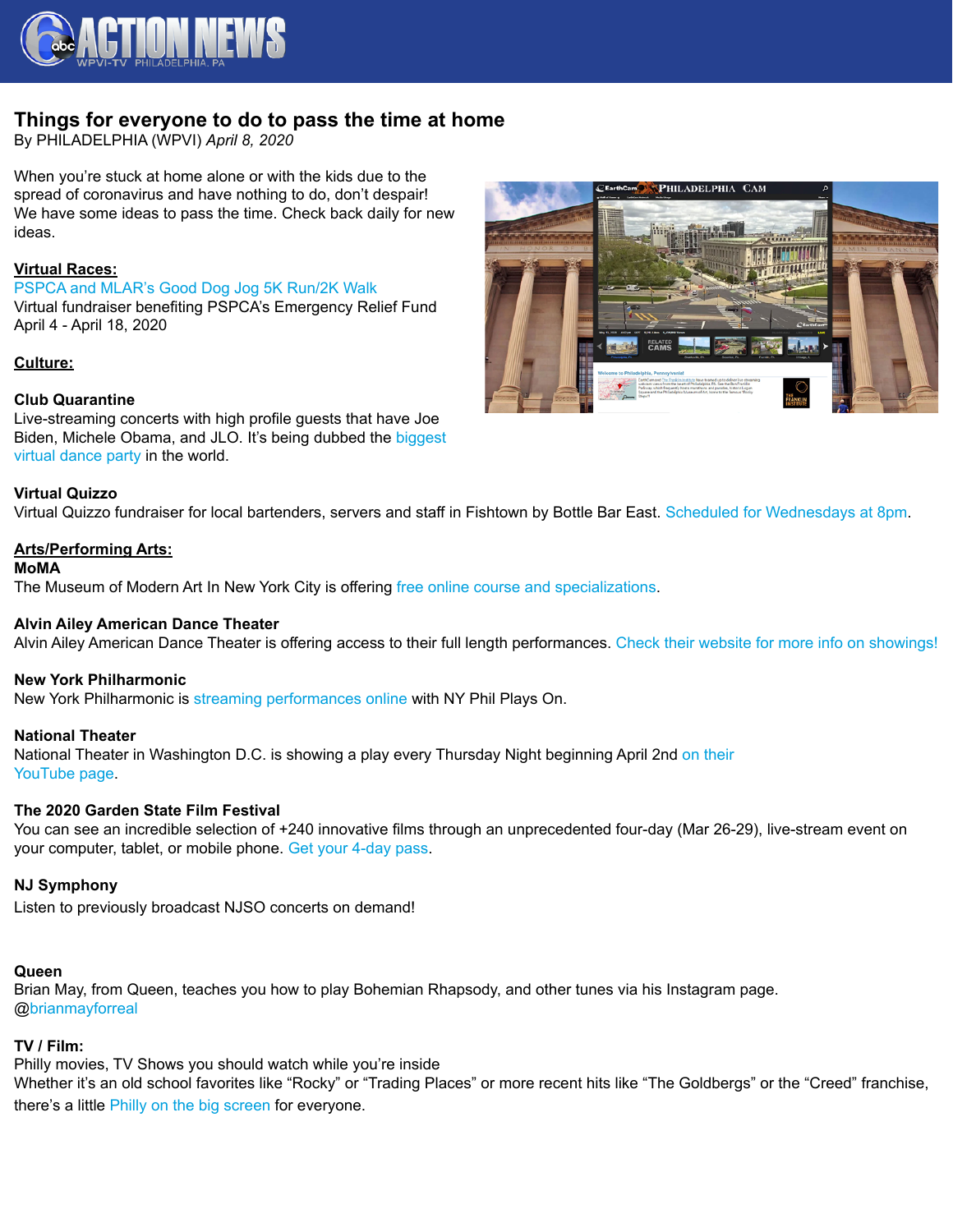

#### **Virtual Classes:**

**Photography** Nikon is offering a whole gambit of [free online photography classes](https://www.nikonevents.com/us/live/nikon-school-onlin) running until April 30th.

## **Dance with the Rockettes**

The Rockettes are creating a dance classes to be featured on Instagram Live  $@The Rockettes$ 

#### **Phoenix Arts**

Virtual dance classes from Phoenix Arts in Blue Bell, PA are for all ages, offering a variety of classes like ballet and hip hop. [Check](https://www.facebook.com/phoenixartsdance)  [their Facebook for the schedule](https://www.facebook.com/phoenixartsdance).

## **Virtual Tours/Livestreams:**

#### **Hawaii Tropical Botanical Garden**

Take a walk through the [Hawaii Tropical Botanical Garden](https://www.youtube.com/watch?v=BtZ0dcUzGX8&feature=youtu.be) and enjoy the tropical flowers and plans on the Big Island of Hawaii.

#### **Philly Zoo at 2**

Get an insider's look at the Zoo during [Philly Zoo at 2](https://www.facebook.com/philadelphiazoo/) Facebook Live series and virtually meet and interact with our amazing animals and dedicated staff every weekday at 2:00 p.m.

#### **Smithsonian's National Zoo**

Visit [nationalzoo.si.edu](https://nationalzoo.si.edu/webcams) to watch the Zoo's giant pandas, elephants, lions and more!

#### **The Franklin Institute**

EarthCam and The Franklin Institute have teamed up to deliver [live streaming webcam views](https://www.earthcam.com/usa/pennsylvania/philadelphia/?cam=philly) from the heart of Philadelphia, PA.

#### **National Aquarium**

Check out the Nation Aquarium's exhibit livestreams. Families can still experience the Aquarium from home! [Blacktip Reef Sharks](https://www.aqua.org/Experience/live#btr) | [Blue Blubber Jellies](https://www.aqua.org/Experience/live#jellies) | [Pacific Coral Reef](https://www.aqua.org/Experience/live#pcr)

#### **Experience the Museum of the American Revolution from Home**

Though the museum is closed this month, you can still explore the Museum virtually! [Take a Virtual Museum Tour by clicking here.](https://www.amrevmuseum.org/education/digital-resources)

#### **San Diego Zoo**

Let the zoo come to you! [Check out live video streams](https://zoo.sandiegozoo.org/live-cams) featuring pandas, koalas, elephants, tigers and other animals for your at home entertainment.

#### **Stay on the Move:**

Family Friendly Disney-Inspired Workouts

We're all about getting our kids together for some Disney-fueled fun. Disney's exciting series Get Moving With Disney Family features creative Disney workouts and is the perfect way to break a sweat without leaving the comfort of your own home! [Get the workouts.](https://family.disney.com/articles/disney-workouts/)

#### **Arts and Crafts:**

Grab your scissors, grab your glue! Find fun Disney-inspired art and craft ideas for kids of all ages-including holiday and seasonal crafts, decorations, and more.

#### **Disney DIYs for Toddlers**

We may be stuck inside, but luckily, we have oodles of [Disney DIYs](https://family.disney.com/crafts/disney-diys-for-toddlers/) to keep the whole family busy all day long!

#### **Frozen 2 Snow Globe Craft**

Create memories with your family with this easy Frozen 2-inspired snow globe craft.

## **Snow White and The Seven Dwarfs Easter Eggs**

These eggs only require a few basic materials and you can enjoy them for years to come! [Learn how here](https://family.disney.com/craft/snow-white-and-the-seven-dwarfs-easter-eggs/).